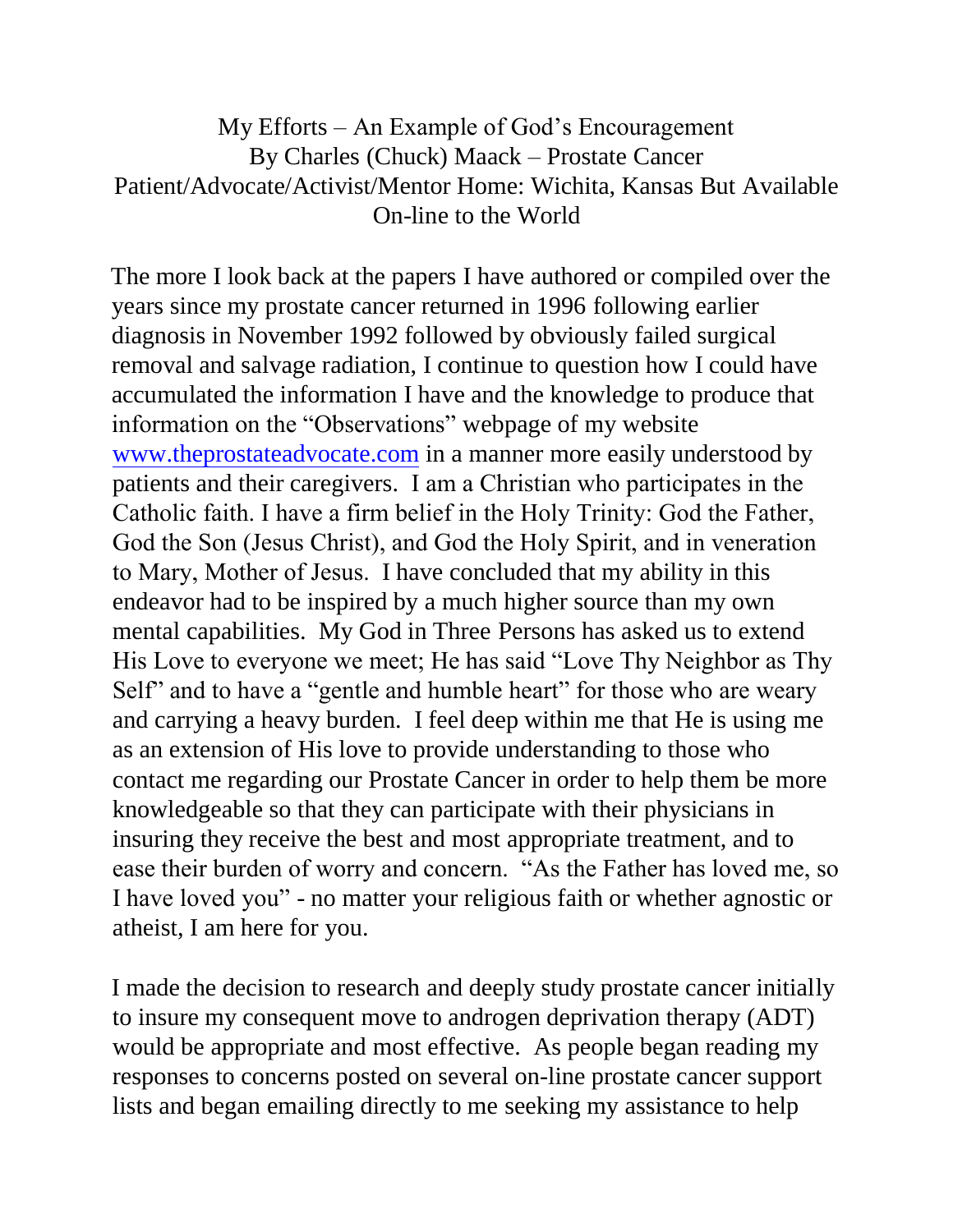them understand their status and provide them information they could understand and subsequently take to their physicians for further discussion regarding their treatment, I saw the need and knew I had to dedicate my retirement years to ease the burden of concern of men and their caregivers throughout the world following in this unexpected and unwanted journey. As these emails began elevating in number and many of my responses being repetitions of what I had provided other patients or caregivers, I realized that I needed to prepare individual papers that addressed each specific issue. This was

the beginning of what I termed my "Observations" page – my personal observations regarding different aspects of treating prostate cancer as well as the treatment of the side effects that too often accompany most treatment options. At the time of this paper there are over 230 papers on the "Observations" webpage of my website and I know that number will increase as more is learned. Treatment options for this insidious men's disease are changing almost daily as new medications are showing effectiveness in trials and scientists and physicians are learning new methods of treatment. I have learned much from participation on prostate cancer research panels with research scientists and later attending the first IMPaCT (Innovative Minds in Prostate Cancer Today) with 600 of those scientists as well as 100 fellow advocates; in attending several annual PCRI (Prostate Cancer Research Institute) conferences on prostate cancer; in personal discussion or email exchanges with some of the top Medical Oncologists in the world who specialize specifically in research and treatment of recurring, high grade, and advanced prostate cancer; in personal discussion and email exchanges with local Urologists, Medical Oncologists, Radiation Oncologists, and Pathologists; with discussions and email exchanges with fellow mentors; and in my continuing personal research and study. I could never have done this, and continue to do this for these many years, without what must be my Guardian Angel's intercession with my God to invigorate my brain cells to understand, accumulate, and retain the amount of information I have.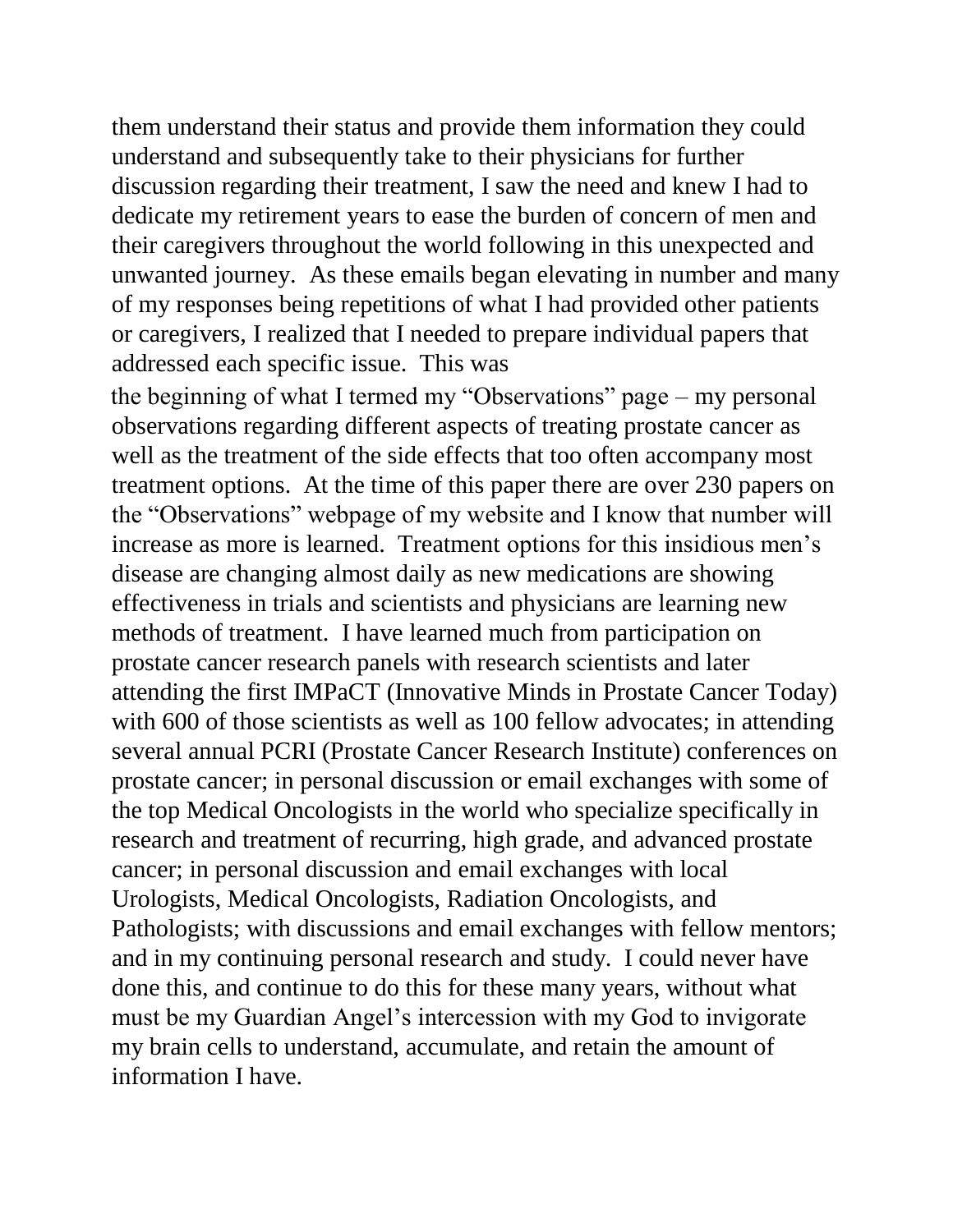I believe in the power of prayer and I hope you do, too.

My time in advocacy and mentoring will eventually pass, but I hope patients and caregivers will occasionally recall if the recommendations I made (my "alms" to all) eased their burden of concern, pray regularly, and include in their prayers kind memories of me.

In closing, please take the time to review the following:

## Live a Life That Matters

Below is one of the most beautiful & powerful videos I have received. I hope you enjoy it as much as I did. I can only pray that I have played a role in the lives of others in those things that did matter in this rendition. The original video I had here was removed from video access, but I found the same music and words though with different pictures in the background that can be accessed here. If his reference has also been removed from video access, go online and search "Live a Life That Matters" wherein another video may be available. My suggestion is to turn the sound way down so you can concentrate on the words.

<https://www.youtube.com/watch?v=kZJov9wQq8Q>

**DISCLAIMER:** Please recognize that I am not a Medical Doctor. Rather, I do consider myself a medical detective. I have been an avid student researching and studying prostate cancer as a survivor and continuing patient since 1992. I have dedicated my retirement years to continued deep research and study in order to serve as an advocate for prostate cancer awareness, and, from an activist patient's viewpoint, as a mentor to voluntarily help patients, caregivers, and others interested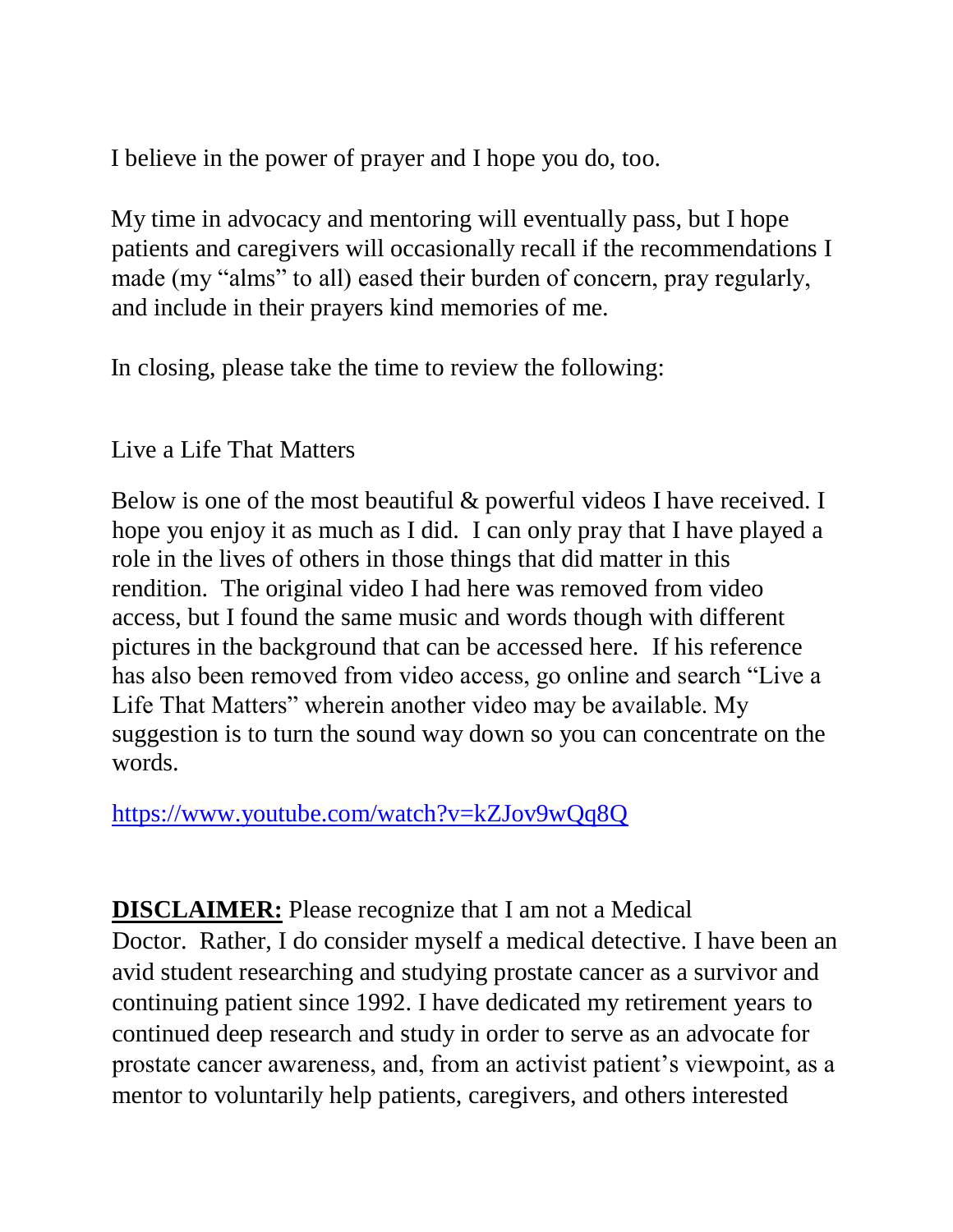develop an understanding of this insidious men's disease, its treatment options, and the treatment of the side effects that often accompany treatment. There is absolutely no charge for my mentoring – I provide this free service as one who has been there and hoping to make their journey one with better understanding and knowledge than was available to me when I was diagnosed so many years ago. **IMPORTANTLY**, readers of medical information I may provide are provided this "disclaimer" to make certain they understand that the comments or recommendations I make are not intended to be the procedure to blindly follow; rather, they are to be reviewed as **MY OPINION**, then used for further personal research, study, and subsequent discussion with the medical professional/physician providing their prostate cancer care.

Charles (Chuck) Maack (ECaP) - Continuing Prostate Cancer Patient Since 1992, Advocate, Activist, Volunteer Mentor since 1996 to men diagnosed with Prostate Cancer and their Caregivers locally and on-line Worldwide.



Email: [maack1@cox.net](mailto:maack1@cox.net) Website: [www.theprostateadvocate.com](http://www.theprostateadvocate.com/)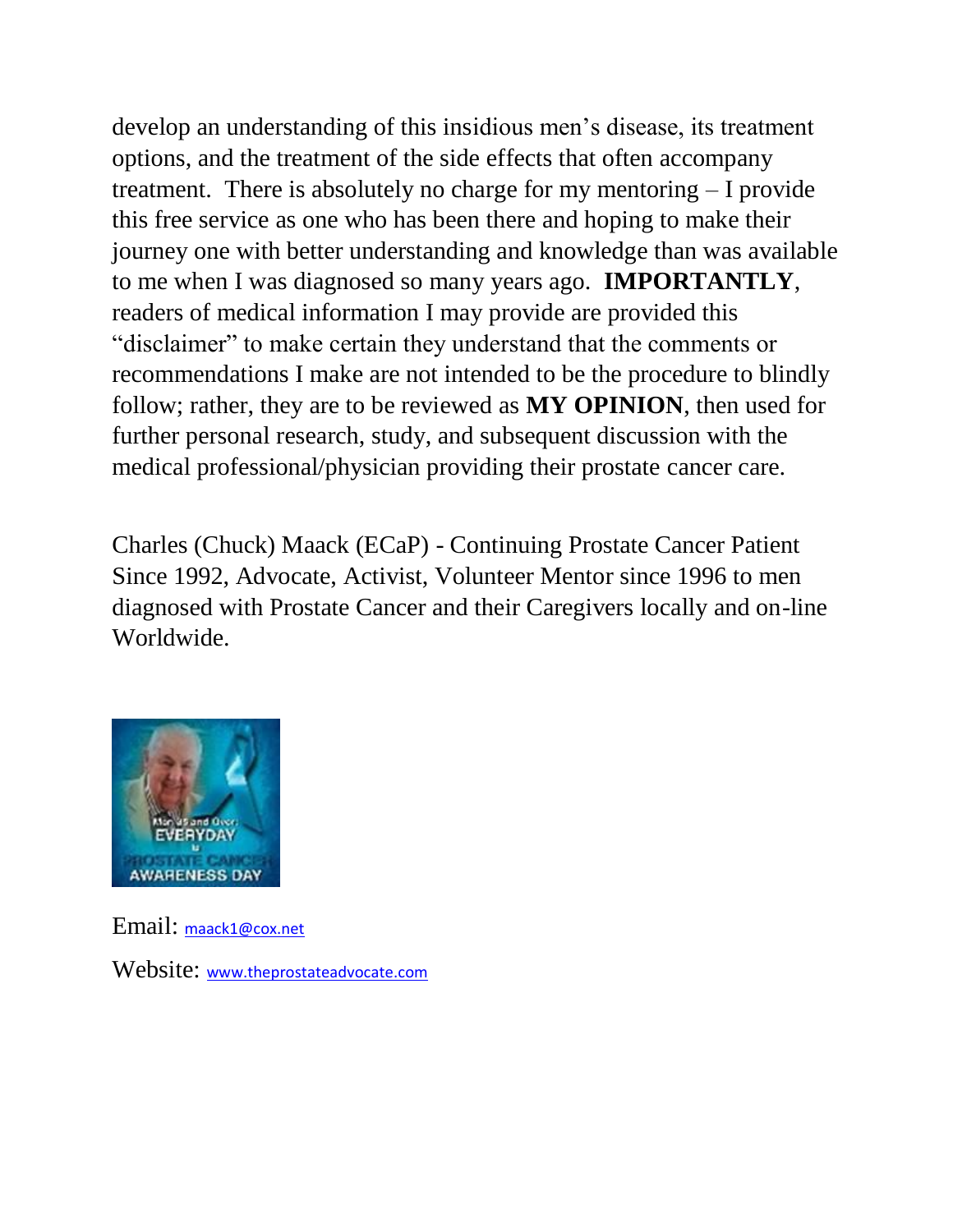A mentor should be someone who offers courtesy, professionalism, respect, wisdom, knowledge, and support to help you achieve your goals; would that I succeed.

My reason for my research, and reporting same, is in my effort to insure "no harm," or at least "no more harm than absolutely necessary" occurs with the patients for whom I mentor.

My intent as a mentor is as an advocate to the patient as well as to assist the treating physician in explaining to patients the treatment strategy being recommended, but the patient telling me they did not understand. I attempt to determine what they 'heard' their physician explain but didn't understand; determine the status of the patient from their physicians explanation and lab/pathology reports the patient should have in his own records; explain reasoning for the treatment being recommended; depending on the patients status, explaining the various options appropriate for that status and why they should be considered in the event that had not already been explained by their physician; and provide this support in layman's language for easier understanding. I then recommend they further research that I provided and if they have further questions/concern to return to their treating physician and have them addressed. With all patients and their caregivers who contact me, I remark that I am **"Always as close as the other end of your computer to help address any prostate cancer concerns."**

My personal Goal in life: "**ACT**: Action, Commitment, Togetherness versus **AIL**: Apathy, Indifference to cause, Lack of Unity." (taken from and inspired by an observation by Medical Oncologist Stephen B. Strum, M.D., FACP)